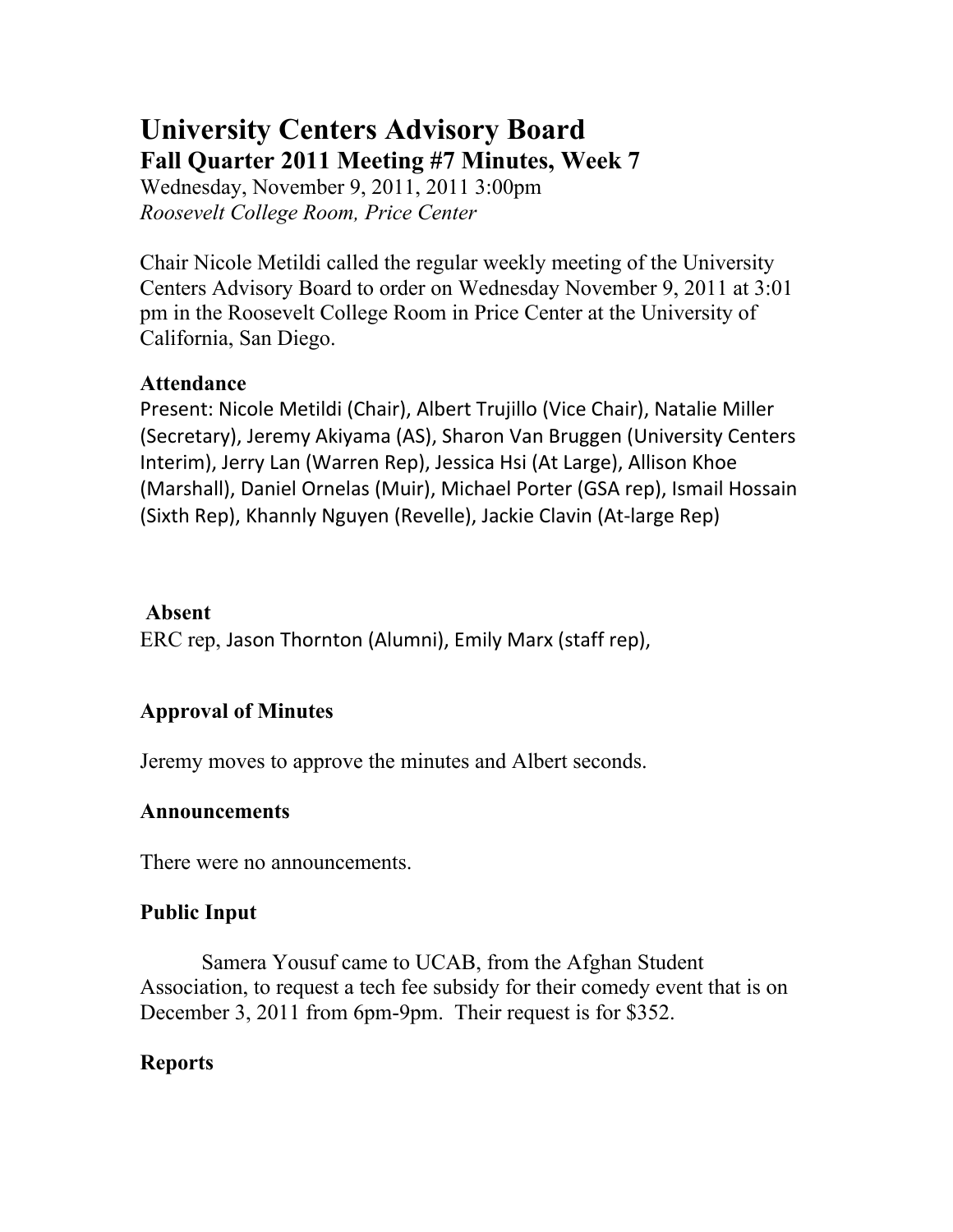#### **Chair's Report**

There was a co-op meeting today. Retreat is this Saturday November 12, 2011 from 9am-2pm in the Forum.

November 16, 2011 will be the day of the D'lush presentation.

Mr. Taco was chosen as the restaurant of choice for the retreat.

Next week's meeting (November 16, 2011) will start at 2:45pm.

#### **Vice Chair Report**

A doodle will be sent out about the signage committee this week.

There was a discussion about the College Room Name Displays between the Vice chair and the College Deans.

#### **University Centers Interim Director (**Sharon Van Bruggen)

UC Auxiliary Directors Annual Meeting was this past weekend in San Francisco. Hot topics were discussed between the directors such as the budget, space, outlets, etc.

Two more secret shoppers were requested for Porter's Pub.

The Craft Center is a department of University Centers and is located in the Old Student Center. They have many different classes from ceramics, glass blowing, jewelry making, metal work etc. University Centers would like to know how many people register in their classes, their financial statements from the past 10 years, how many student and non-students workers there are, how they advertise etc.

There will be a craft center sale from November 28, 2011- December 2, 2011.

#### **Member Reports**

No member reports.